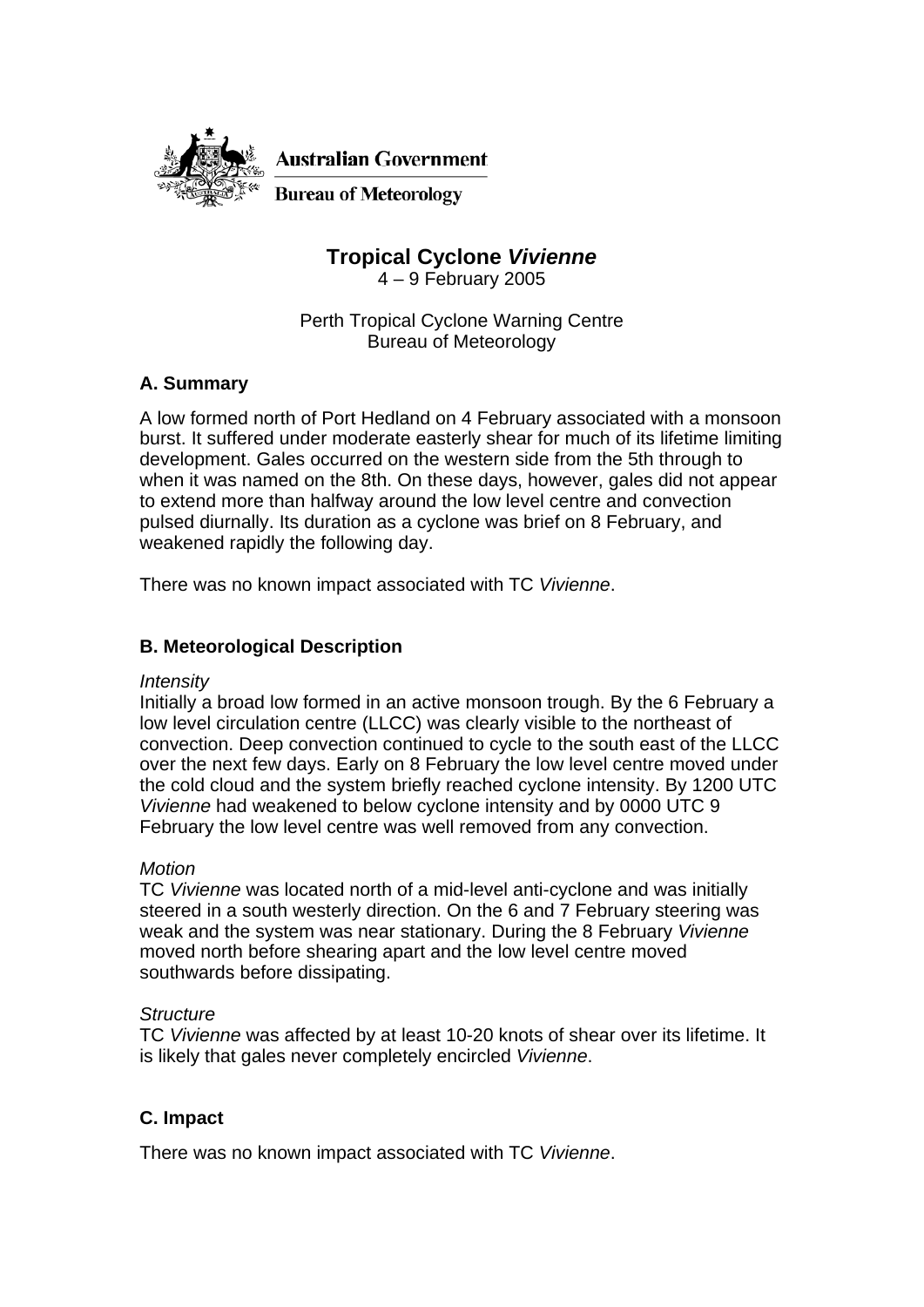| Year | Month          | Day            | Hour<br>(UTC) | Position<br>Latitude<br>S | Position<br>Longitude<br>Е | Max wind<br>Speeds | Rad.<br>Gales nm | Central<br>Pressure<br>hPa | Radius<br>Max.<br>Wind<br>(RMW) |
|------|----------------|----------------|---------------|---------------------------|----------------------------|--------------------|------------------|----------------------------|---------------------------------|
| 2005 | $\overline{2}$ | 4              | $\Omega$      | 14.5                      | 118                        | 10                 |                  | 1005                       | 55                              |
| 2005 | $\overline{2}$ | 4              | 6             | 14.8                      | 118                        | 10                 |                  | 1005                       | 55                              |
| 2005 | $\overline{2}$ | 4              | 12            | 15                        | 117.9                      | 10                 |                  | 1005                       | 55                              |
| 2005 | $\overline{2}$ | 4              | 18            | 15.2                      | 117.8                      | 13                 |                  | 1000                       | 55                              |
| 2005 | $\overline{2}$ | 5              | $\Omega$      | 15.4                      | 117.7                      | 15                 |                  | 995                        | 55                              |
| 2005 | $\overline{2}$ | 5              | 6             | 15.7                      | 117.3                      | 15                 |                  | 995                        | 55                              |
| 2005 | $\overline{2}$ | 5              | 12            | 16                        | 117                        | 15                 |                  | 995                        | 55                              |
| 2005 | $\overline{2}$ | 5              | 18            | 16                        | 116.7                      | 15                 |                  | 995                        | 55                              |
| 2005 | $\overline{2}$ | 6              | $\Omega$      | 16.2                      | 116.5                      | 15                 |                  | 995                        | 16                              |
| 2005 | $\overline{2}$ | 6              | 6             | 16.4                      | 116.3                      | 15                 |                  | 995                        | 16                              |
| 2005 | $\overline{2}$ | 6              | 12            | 16.5                      | 116.4                      | 15                 |                  | 995                        | 16                              |
| 2005 | $\overline{2}$ | 6              | 18            | 16.5                      | 116.5                      | 15                 |                  | 995                        | 16                              |
| 2005 | $\overline{2}$ | $\overline{7}$ | 0             | 16.5                      | 116.5                      | 15                 |                  | 995                        | 16                              |
| 2005 | $\overline{2}$ | $\overline{7}$ | 6             | 16.4                      | 116.5                      | 15                 |                  | 995                        | 16                              |
| 2005 | $\overline{2}$ | $\overline{7}$ | 12            | 16.3                      | 116.5                      | 15                 |                  | 995                        | 16                              |
| 2005 | $\overline{2}$ | $\overline{7}$ | 18            | 16.1                      | 116.3                      | 15                 |                  | 995                        | 16                              |
| 2005 | $\overline{2}$ | 8              | $\Omega$      | 15.9                      | 116.1                      | 18                 | 18               | 990                        | 27                              |
| 2005 | $\overline{2}$ | 8              | 6             | 15.6                      | 116.1                      | 18                 | 18               | 990                        | 27                              |
| 2005 | $\overline{2}$ | 8              | 12            | 15.4                      | 116.2                      | 15                 |                  | 990                        | 27                              |
| 2005 | $\overline{2}$ | 8              | 18            | 15.6                      | 116.5                      | 13                 |                  | 995                        | 27                              |
| 2005 | $\overline{2}$ | 9              | $\Omega$      | 15.9                      | 116.8                      | 10                 |                  | 1000                       | 27                              |
| 2005 | $\overline{2}$ | 9              | 6             | 16.1                      | 117                        | 10                 |                  | 1005                       | 27                              |
| 2005 | $\overline{2}$ | 9              | 12            | 16.3                      | 117.1                      | 10                 |                  | 1005                       | 27                              |

# Table 1 Best track summary for Tropical Cyclone *Vivienne* 4 – 9 February

2005. Note: Add 8 hours to convert to WST. Refer to best track database for complete track details.